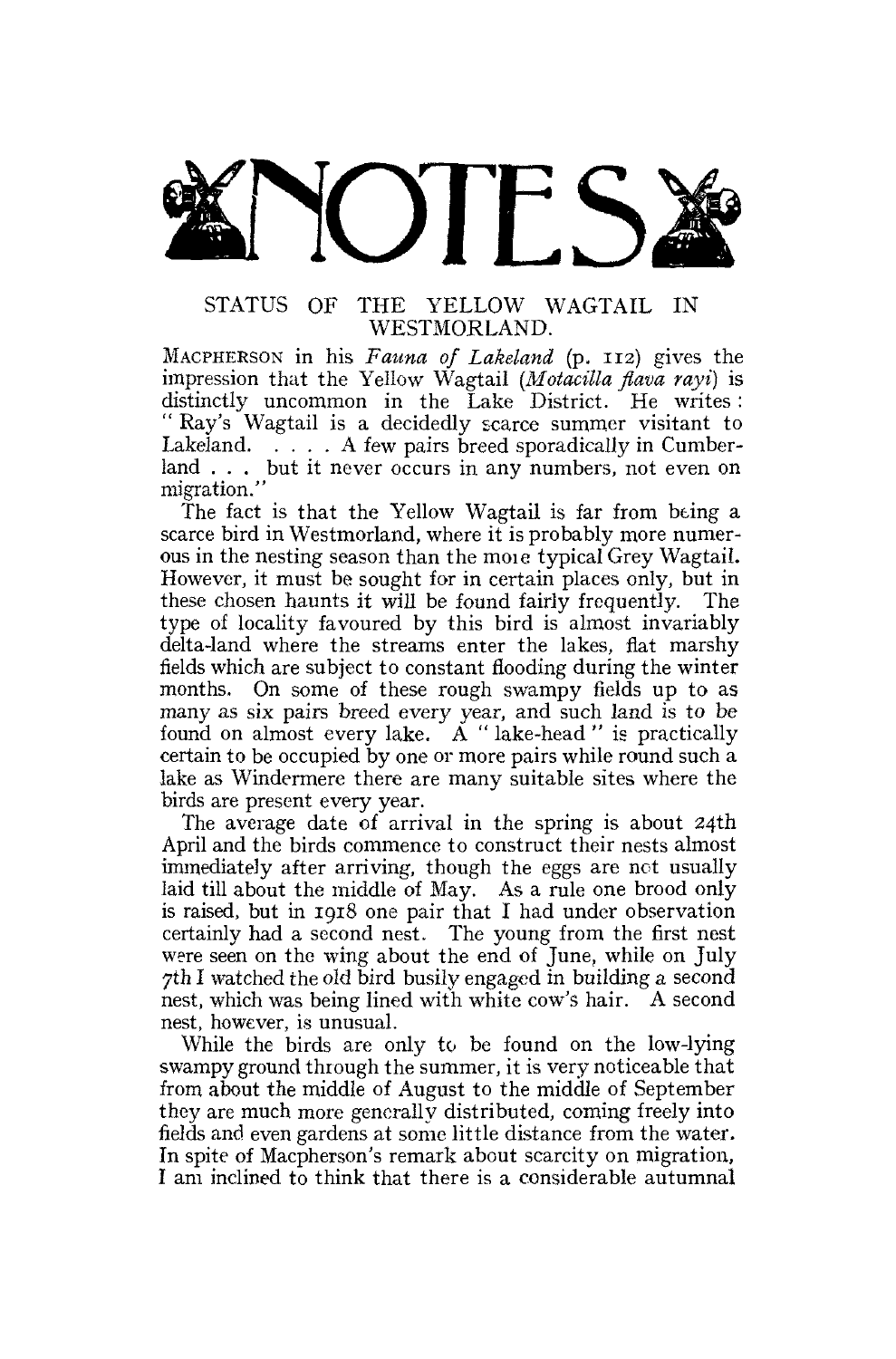movement through the district, and that these birds seen towards the end of August are on migration, and are not members of the regular breeding stock. A. ASTLEY.

#### ON THE BREEDING OF THE LESSER REDPOLL IN GLAMORGANSHIRE.

As a breeding species the Lesser Redpoll *(Carduelis I. cabaret)* is by no means common in southern Glamorganshire, in fact I look upon it as rather scarce, although in winter small parties are constantly to be seen.

On May 14th, 1910, I was fortunate enough to discover a nest practically completed and ready for eggs, in a fork of a small alder about ten feet from the ground. On visiting it on May 19th, there were four eggs, the fifth and last being laid on the 20th. All the young were hatched out on May 30th, and they left the nest on June 11th. Sitting did not actually commence until the full clutch was laid. This gives an incubation period of ten days, and a fledging period of twelve.

It is interesting to note that on June 13th, within 100 yards of the nesting place, I observed a female busily engaged in pulling off fluff from the cloth coverings of some small fishrearing ponds. I was not able to find any other nest, but have no doubt in my own mind that this pair of birds raised a second brood, as there were certainly no other Redpolls in the district. GEOFFREY C. S. INGRAM.

## WILD HYBRID BETWEEN HOUSE-SPARROW AND TREE-SPARROW.

IN May 1918 I received a Sparrow killed at Fordham, near Colchester, Essex, on May 1st, 1918. It appeared to me to be a hybrid between a House-Sparrow *(Passer d. domesticus)* and a Tree-Sparrow *(P. montanus).* Dr. Hartert has kindly examined it for me, and he writes me : " The Sparrow you sent me cannot be anything else but a hybrid between the House- and Tree-Sparrow. It has nearly all the characteristics of a Tree-Sparrow, but is larger, especially the bill is much bigger. The black on the throat is more extended than in the Tree-Sparrow, although a little less than in the House-Sparrow, and the chestnut of the crown is darker, more really chestnut. It is an interesting bird." I see M. Suchetet records only three examples in a wild state in his book *Oiseaux Hybrides à l'état sauvage*. **J. B. NICHOLS.**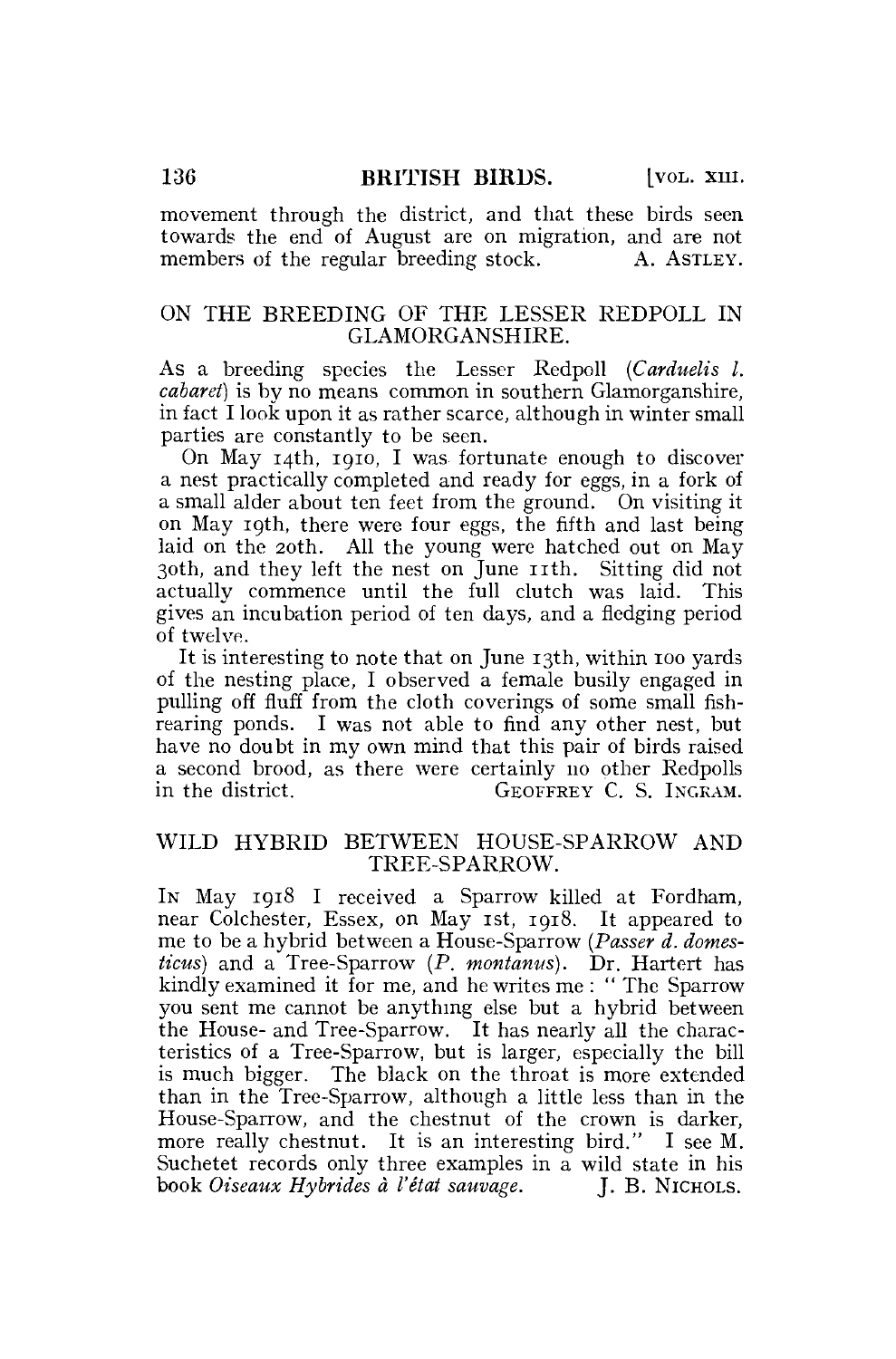NUMBER OF EGGS LAID BY MARSH-WARBLER.

IN Saunders's *Manual* (2nd edition, p. 82) the number of eggs in the clutch of the Marsh-War bier *(Acrocephalus palustris)*  is given as five to seven, and similar statements are also made in Seebohm's *History of British Birds,* I., p. 378, and Sharpe's *Handbook of the Birds of Great Britain,* I., p. 235. I am aware that continental dealers occasionally send over clutches of six eggs from the Continent, but from a somewhat extensive acquaintance with this species in the west of England, have come to the conclusion that in England, at any rate, this bird has a tendency to lay less rather than more than five eggs in the clutch. Dozens of nests which I have inspected contained only four eggs, while I have very often found the bird incubating clutches of three, and occasionally have met with two only. However, this year (1919) for the first time in fifteen years' experience, I found a nest with six eggs, in Gloucestershire, and should be interested to learn whether any of your readers has had a similar experience.

ALFRED THOMAS.

[It is difficult to guess upon what authority the statements of Seebohm and Saunders mentioned above were made. The normal clutch of the Marsh-Warbler is undoubtedly four to five eggs, and clutches of six are exceptional on the Continent, while we are not aware of any previously recorded instance in England. Naumann says the eggs are generally four or five, more rarely six in number, while Rey says that the clutch consists of five eggs, sometimes four only, while he never met with six. R. B. Sharpe and A. G. Butler have copied the statements of Seebohm and Saunders into their works, but in Howard's *British Warblers* and the *British Bird Book* the information is more correct.

F. C. R. JOURDAIN.]

## ARE CUCKOOS EVER REARED BY GREENFINCHES ?

MR. J. H. OWEN in his notes *(anlsa,* p. 109), on " Cuckoo's Eggs and Nestlings in 1919," mentions the finding ef a Cuckoo's egg in a Greenfinch's nest, but he does not refer to the subsequent history of this egg. In volume VI., p. 331, Mr. Owen records that a young Cuckoo left the nest of a Bullfinch " alive " and apparently well. There does not seem, however, to be any other information, at any rate, I have been unable to find any, about the hatching of Cuckoo's eggs and the rearing of the young birds by other than purely insectivorous species. Possibly the occurrence of Cuckoo's eggs in the nests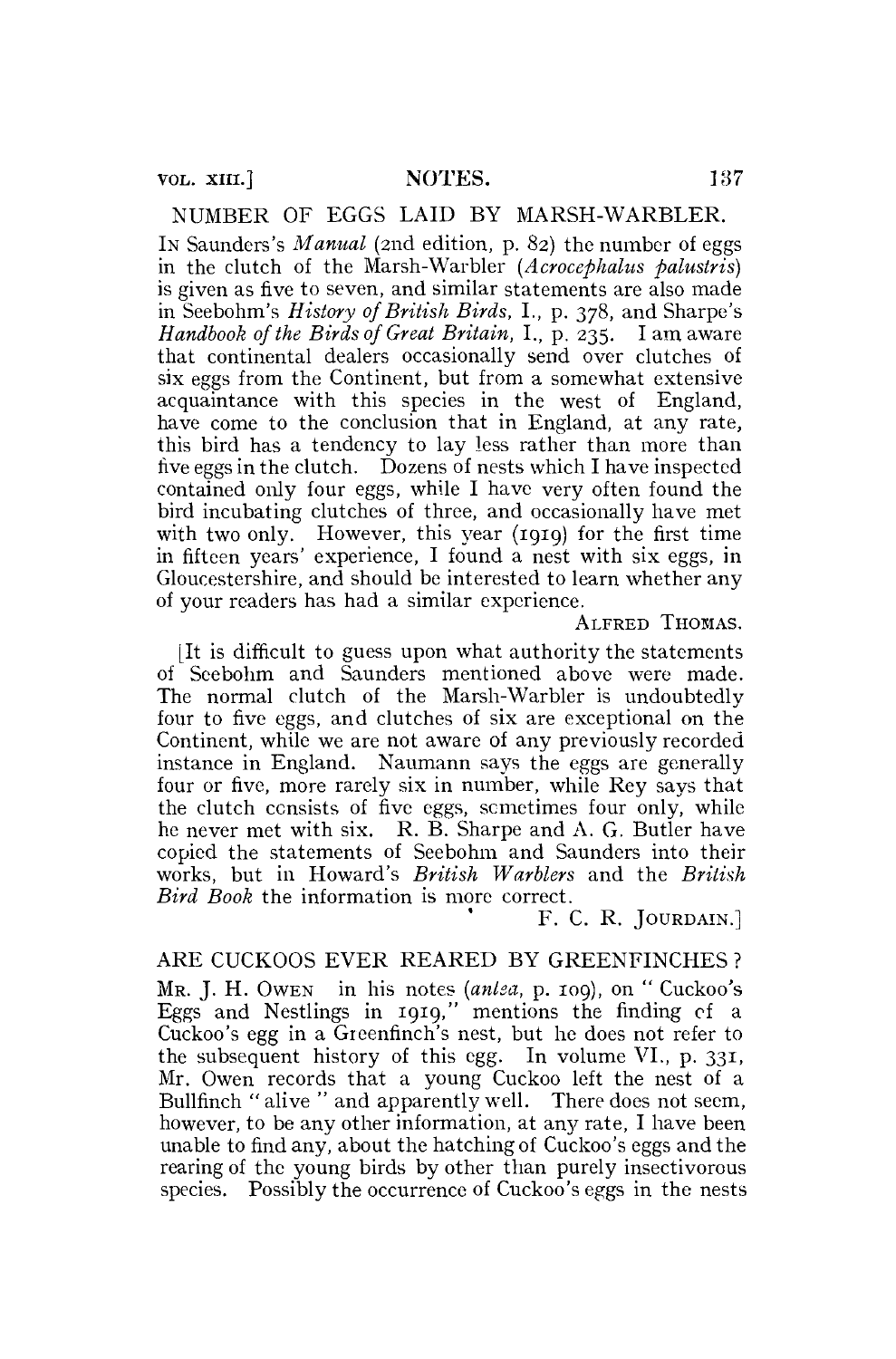of " hard-billed " species being somewhat unusual, more often than not leads to the taking of the eggs and so opportunities for subsequent observation are lost, but it must occur from time to time that young Cuckoos are found in nests of these species. My attention was first drawn to this subject by an experiment that I made this year. On May 18th I found a Hedge-Sparrow's nest in south-west Kent containing a Cuckoo's egg and two of the owner's, a third lying recently broken on the grass a few yards from the nest. Now this was the first and only Hedge-Sparrow's nest on this property since the stock was completely wiped out by the 1916-17 winter, and as I was particularly anxious that they should rear a brood, and it being perfectly obvious that if the Cuckoo's egg remained in their nest they would not do so, I removed it and placed it in the nest of a Greenfinch that contained three eggs (removing one of the latter). The Greenfinch's nest was the only one available at the moment, in the correct stage for substitution. The Cuckoo's egg was of the ordinary Pied Wagtail type. Both birds completed their clutches and the Hedge-Sparrows reared their brood. The Cuckoo's egg also hatched and the Greenfinch's eggs or young were evidently ejected in the usual manner. I was unable to revisit the nest, however, until June 14th, when I found the young Cuckoo dead in the nest. It had evidently lived and been fed by its foster-parents for some days, as it had died on reaching the stage when the larger quill-feathers had just begun to sprout. It is exceedingly unlikely that any accident had befallen the foster-parents.

It seems to me that this result is really what one would naturally expect, the regurgitated, partly digested, vegetarian food supplied by the Greenfinches suffices for the young Cuckoo until it reaches a certain size and stage of development, but is insufficient or the proteid in it is inadequately digested in sufficient quantity when the purely insectivorous Cuckoo reaches that size and requires to begin to make feathers. The question naturally follows : are young Cuckoos ever reared to maturity by Greenfinches? N. F. TICEHURST.

## FIERCE ATTACK ON A CUCKOO BY A MEADOW-PIPIT.

I WAS standing in the open in the middle of a marsh near Dublin, in June 1919, when two Cuckoos *(Cuculus c. canorus)*  came flying by, one about five yards behind the other. The second one made the usual call note, and was, therefore,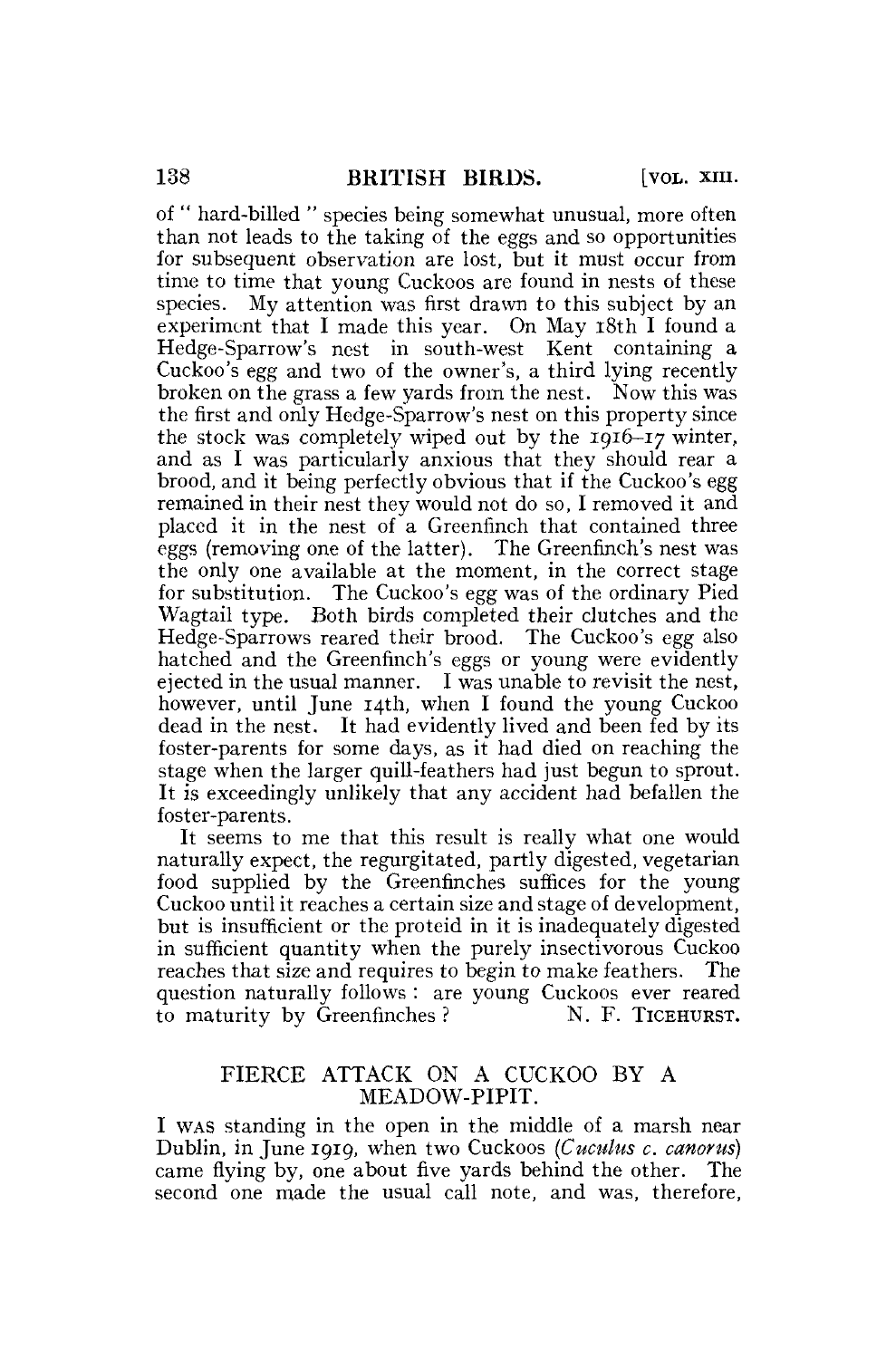VOL. XIII.] NOTES. 139

probably the male. The first one was evidently a female, judging by its subsequent activities and general appearance. Soon after the Cuckoos had passed me about six Meadow-Pipits *(Anthus pratensis)* joined in a pursuit of the female. Then the cock bird went away from her and she flew up and down the marsh four or five times. When she did this it was curious to see a Meadow-Pipit attack her furiously as she passed a particular, spot. Twice I saw it actually settle on her back and hang on to a feather. On both occasions the Pipit was knocked off to the ground by the Cuckoo making a sudden turn to one side. The Cuckoo subsequently settled in this spot, and three Pipits kept on flying up into the air, then down on to the ground near her. This they gave up doing after about ten minutes. NORMAN H. JOY.

## ONE PAIR OF MEADOW-PIPITS FEEDING TWO YOUNG CUCKOOS.

ON the " Burrows " at Tenby, on August 7th, 1919, I watched two young Cuckoos tended by a single pair of Meadow-Pipits. They were practically full grown and fairly strong in flight, though they frequently alighted amongst the dunes and called continuously for food. If one bird rose to follow one of the Pipits, the other also flew and alighted near it. Presumably, as only two birds were feeding them, they had been reared in the same nest and neither had succeeded in dislodging its companion.

Though apparently about the same age, they were strikingly distinct in plumage. Both had the usual pale edges to the feathers and the white nape spot, but the ground-colour in one was the normal rufous above and buff beneath, whereas in the other it was grey above and almost white below. I could not say if one Pipit confined its attention to one particular Cuckoo, for both Pipits were often absent seeking food at the same time. I did, however, feel satisfied that the two were fed by different methods. The foster-parent approached the grey Cuckoo from in front and passed the food into its wide-open mouth, but when a Pipit fed the red bird it mounted upon its back, jumping on from behind, and fed it from there. As a rule the Pipits, after delivering the food, hopped or flew out of the way to avoid the vicious dig which usually follows the receipt of a gift, but once a Pipit transferred the food in three instalments, the Cuckoo keeping its mouth open until the last had been received and then pecked at the donor. T. A. COWARD.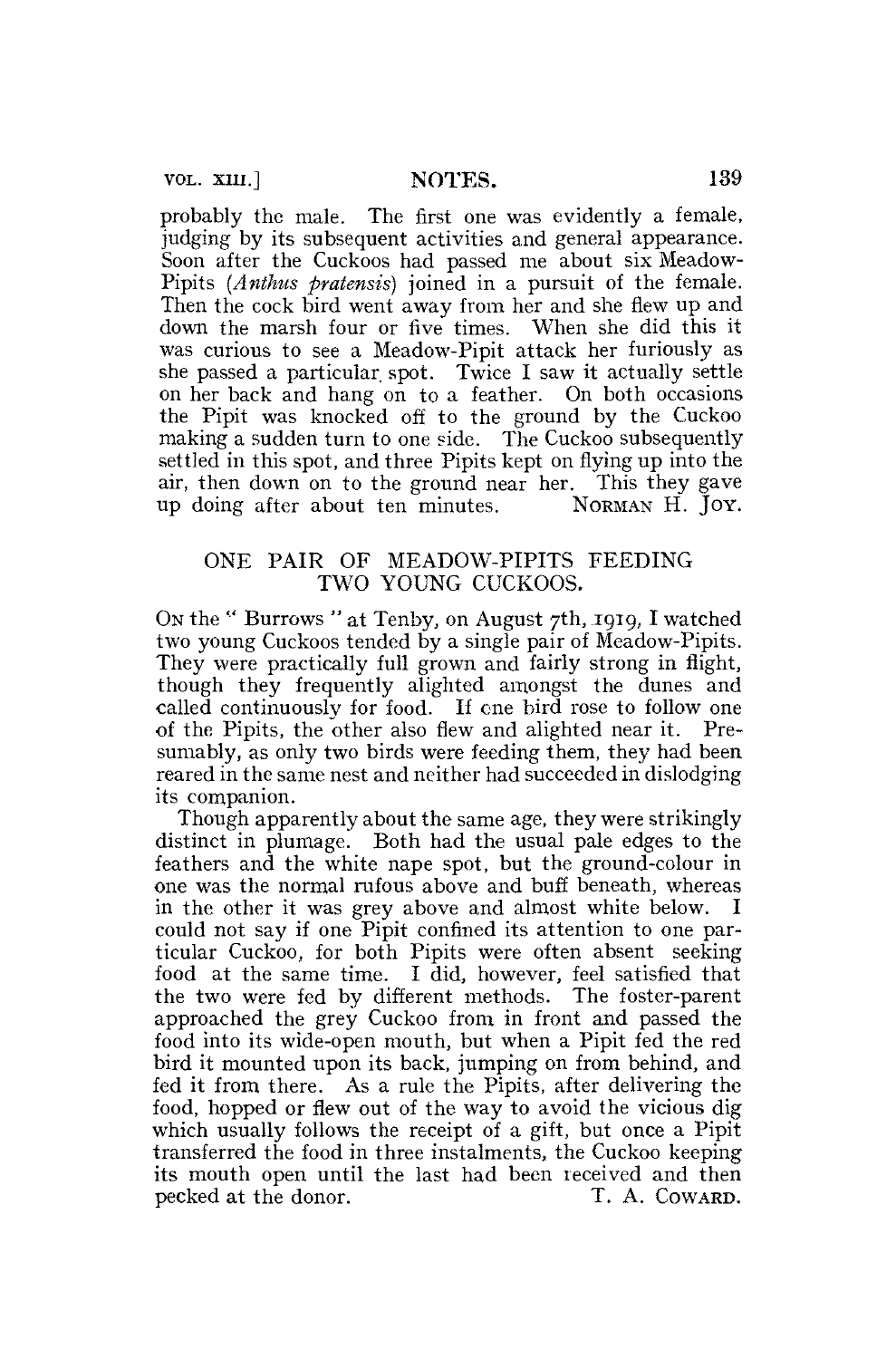YOUNG BUZZARD TAKES A SHOWER BATH.

RECENTLY I made a curious observation upon a young Buzzard *(Buteo b. buteo),* which has been in my possession since it was completely enclosed in down. The young bird (I do not yet know its sex) was hatched about May 23rd, 1919, and is now (August 4th) just shedding the last flakes



of down. It takes a bath on alternate days and has done so for a week or more. In the evening of August 4th it rained heavily and I expected to see the bird retire to its shelter; it did not do so, but flew to a perch in the open and stood lifting its wings to the horizontal and sometimes higher ; then it would flap them and return them again to the horizontal position and fully outstretched as the rain beat upon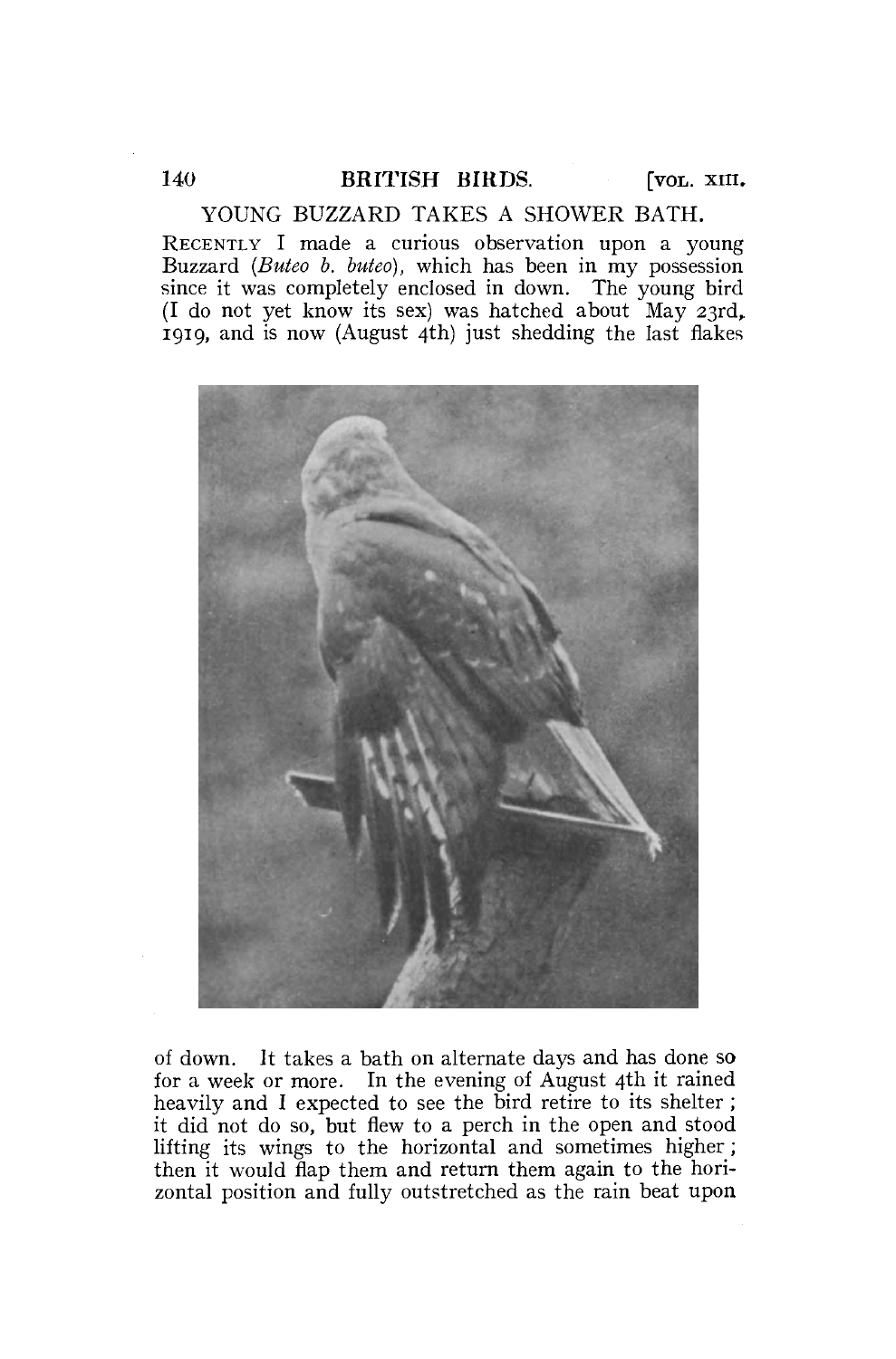them. As the wings became heavy with moisture the latter was shaken off or the wings were drooped to the sides. But they were never closed, and the original movements and postures were soon resumed again. The harder it rained the more outstretched the wings were held ; as the rain abated the outstretching would decrease. It took some time to convince me that the bird was welcoming the hard shower, but eventually I found this conclusion irresistible because, while it still rained, the bird'commenced on the perch those curtseying movements which, while bathing, immerse the lower breast and belly-feathers. These movements were repeated on more than one occasion. When the rain ceased the bird flew to its shelter and remained there for the night. I attempted to photograph the Buzzard with the wings horizontal, but movement, which was never quite absent, and a hopeless light made it impossible ; however, I was able to obtain a picture of the resting position, assumed when the horizontal position became tiring, and of this I enclose a print. T. LEWIS.

## PROBABLE MONTAGU'S HARRIER BREEDING IN SUSSEX.

WHEN at Brighton last month Mr. W. Swaysland told me that a Harrier had bred on the Downs near the town in the spring of 1919, and four young were hatched, which were taken by some boys, one of them having been brought to him. He thought it to be Montagu's Harrier *{Circus pygargus),* not the Hen-Harrier, and from his description it seems tolerably certain it was this species, which has bred formerly near<br>Brighton. H. KIRKE SWANN. H. KIRKE SWANN.

# WHOOPER IN ROSS-SHIRE IN JUNE.

ON June 5th, 1919, when proceeding to fish on Loch Beannacharan, an extension of the Meig, one of the main affluents of the River Conon, I was surprised to find a Whooper *(Cygnus cygnus)* on it, which had undoubtedly arrived overnight. It remained on the loch until the morning of June 13th, but in the interval, paid visits to some of the smaller hill lochs. I found the bird somewhat shy when I attempted to approach it on foot, but vehicles passing did not disconcert it to the same extent. While the plumage was perfectly white, it showed a trace of immaturity in the upper mandible, which was of a creamy-yellow colour, instead of the full lemon-yellow of the adult Whooper. D. MACDONALD.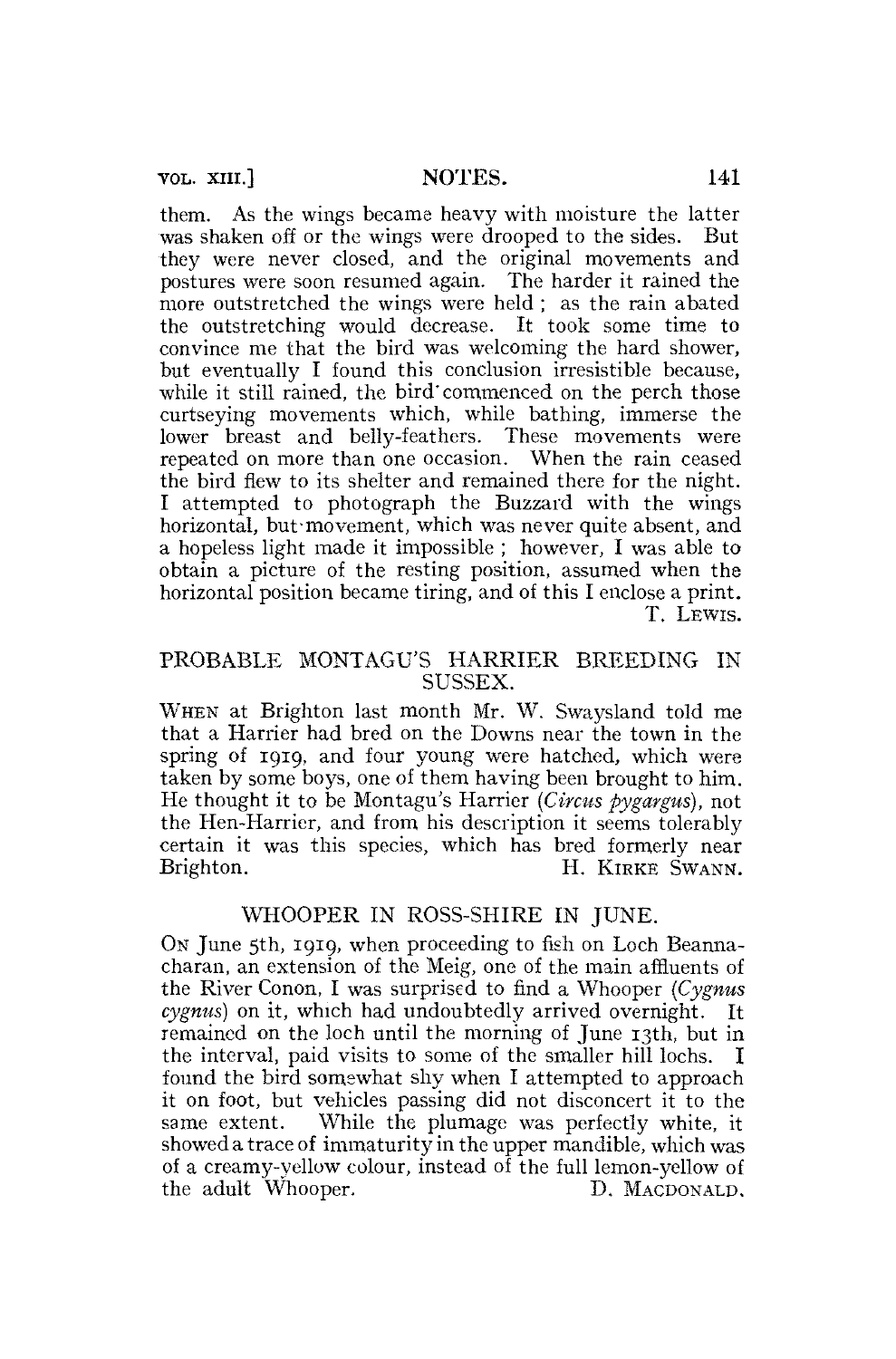#### LARGE CLUTCH OF EGGS OF LITTLE GREBE.

MAJOR C. SMEED recorded a remarkable clutch of ten eggs of the Little Grebe *(Podiceps r. ruficollis)* from west Sussex in May 1918 *{Br. Birds,* XII., p. 189). At the time I had never heard of more than seven eggs being found in a nest, and that only very rarely, but Mr. N. S. Mundy, a well-known and reliable observer, states in a letter to Mr. E. C. Stuart Baker, that on August 30th, 1919, he found a nest of Little Grebe on the rivei below Oxford with eight eggs. He did not take them, and on revisiting the spot on September 8th found the bird still sitting. Instances of the breeding of the Little Grebe in September have already been recorded in *Brit. Birds,* II.,  $p. 242.$  F. C. R. JOURDAIN.

#### WOODCOCKS PERCHING ON TREES.

ON May 27th, 1919, I was drifting down the River Bure in a sailing boat on a still day, and close to Wroxham Broad I saw a bird perched on one of the topmost branches of a dead tree, some 50 yards ahead. I thought at first it was a Turtle-Dove, but bringing my glasses to bear upon it, was intensely surprised to see that it was a Woodcock (Scolopax rusticola).

There was nothing to impede a distinct view of the bird, and I could see the bird's plumage and markings perfectly, and though it was perched with its back towards me, an occasional turning of the head gave a good view of the beak and eye, as the boat slowly drifted by. My friend, Major Robertson was in a wherry some 300 yards behind, and I rowed back immediately to call his attention to it. The bird never moved, and as we again drifted slowly past, we had a good look at it at not more than 30 yards distance, and both were sure that it was a Woodcock. The two men in the wherry also agreed with us.

I may mention we both know the bird well, and have probably shot and handled some hundreds.

Mr. Pegg, of Wroxham, who is a keen naturalist and observer of birds, assures me that he had twice seen Woodcocks perched in trees and on one occasion he put the bird off, and was quite sure of its identity.

A friend of mine to whom I related this incident also told me that he was one day coming home from shooting through a wood in Wales with another guest, when they saw two birds perched in a tree. One of them flew off, but the other remained till they were within shot, and on its taking wing my friend shot it, and found on picking it up that it was a  $\rm W$ oodcock.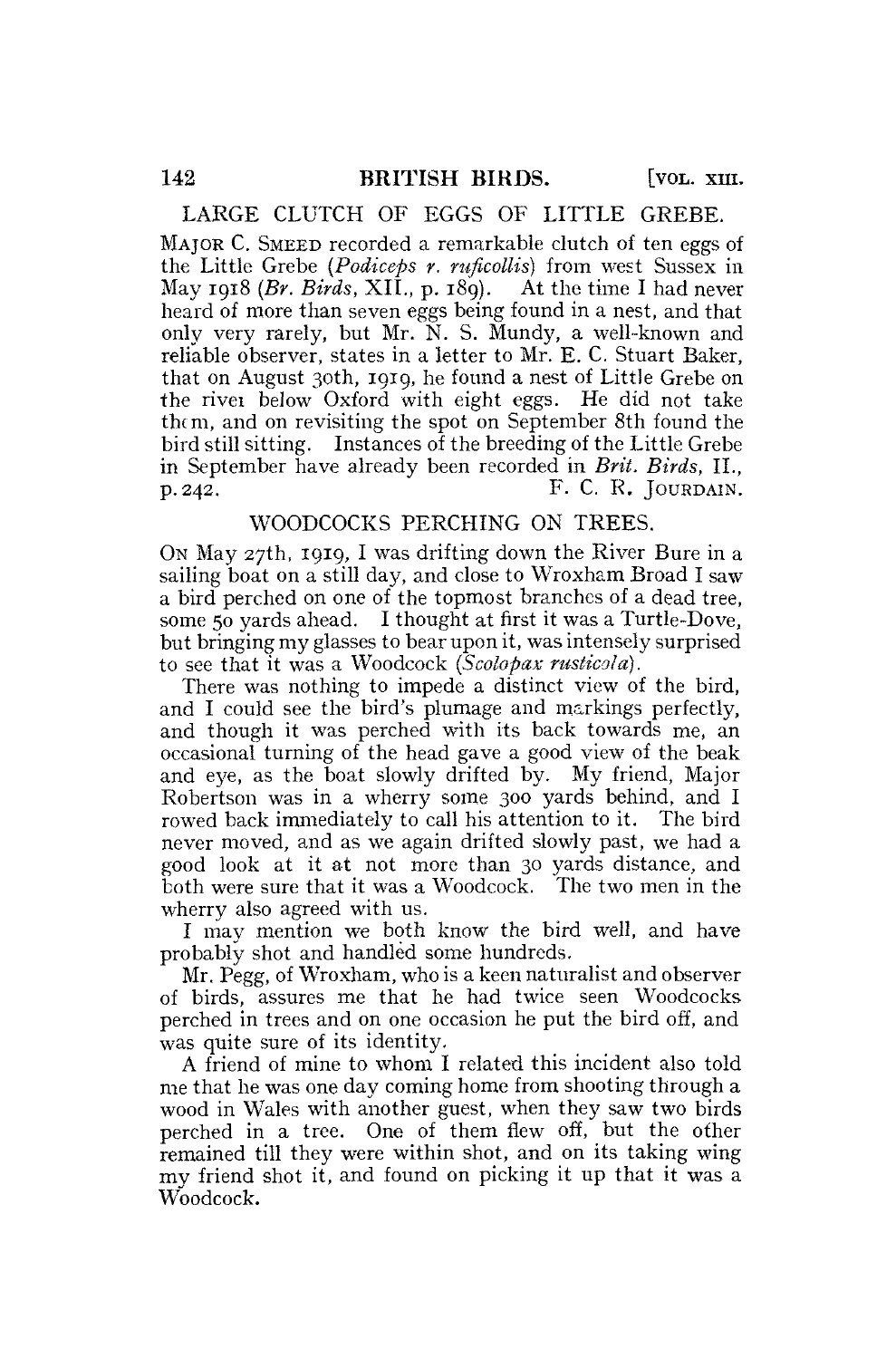Since writing the above I have seen another Woodcock perch in a tree. This was on September 14th, in the Isle of Arran, when Commander Chambers and I put up a Woodcock out of some bracken, and the bird flew into a wood and alighted on a small nut tree. It remained perched long enough for us to have a good look at it. CHARLES C. DALLAS.

[For other recorded instances of the Woodcock and other Waders perching see *British Birds,* Vol. IX., p. 254; *cf.* also note by Mr. E. Harvey *(Field),* December 13th, 1913.—EDS.]

## PROBABLE LONG-TAILED SKUA IN HERTFORDSHIRE.

ON August 27th, 1919, I saw a Skua flying over the Tring Reservoirs. It settled on the banks, and I found that I was able to get to within a few yards of it. The following day,



which was very stormy, I was able to take several photographs of it as it swam on the rough water or settled on the banks. By taking care not to make any sudden movement, I managed to get to within a yard of it, and by kneeling on the ground could examine it closely. It was about 12 inches in length. The head and breast were almost pure white, the top of the head being very slightly spotted, back and wings weie greyish-black, the feathers being edged with white, with here